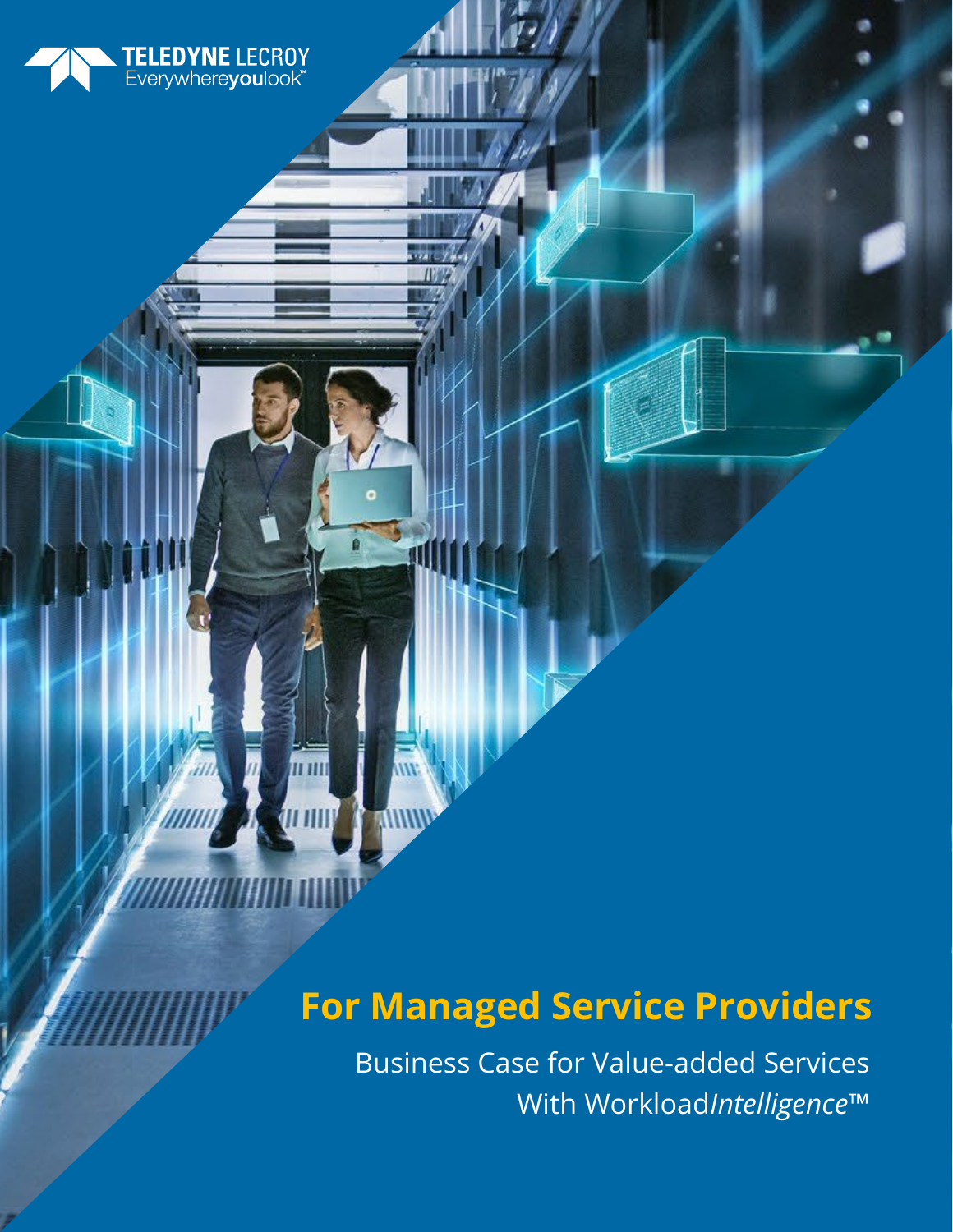## **Managed Service Providers (MSPs)**

Managed Service Providers assume responsibility for their client's IT services such as email, help desk, cybersecurity, networking, data storage, cloud integration, backup and restore, patching, and more. The MSP remotely monitors, updates, and manages the service while reporting on quality, performance, and availability of the service. MSPs can help company's acquire software and hardware, then keep track of and report on hardware assets and software licenses.

MSPs can also provide value-added services like software development, consultation on new, emerging technologies, program management and system/application monitoring and diagnosis.

To help protect the MPS's business and their client's interests, MSPs utilize service level agreements (SLAs) to codify a list of guidelines that are contractually adhered to.

#### **Service level agreements typically**:

- Clarify accountability
- Establish boundaries
- Protect the MSP's time
- Help resolve disputes

## **Challenges for MSPs**

Managed Service Providers (MSPs) assume responsibility for their customer's success and can utilize a number of internally-developed or commercial-available diagnostic and/or performance tools to help them investigate, characterize, and ultimately solve customer issues when they arise.

Additionally, MSPs use metrics to set expectations for their customers. These can include:

- **Mean-time-before-failure (MTBF)** which measures the predicted elapsed time between inherent failures of a system, during normal system operation
- **Mean-time-to-failure (MTTF)** which measures the average amount of time a nonrepairable asset operates before it fails
- **Mean-time-to-repair (MTTR)** which measures the average time it takes to repair a system

However, understanding real-world application workloads and interaction between the various hardware systems is easier said than done. This has traditionally been one of the most challenging obstacles for MSPs to meet their service level agreements. Most organizations have little understanding how their applications interact with their system infrastructure.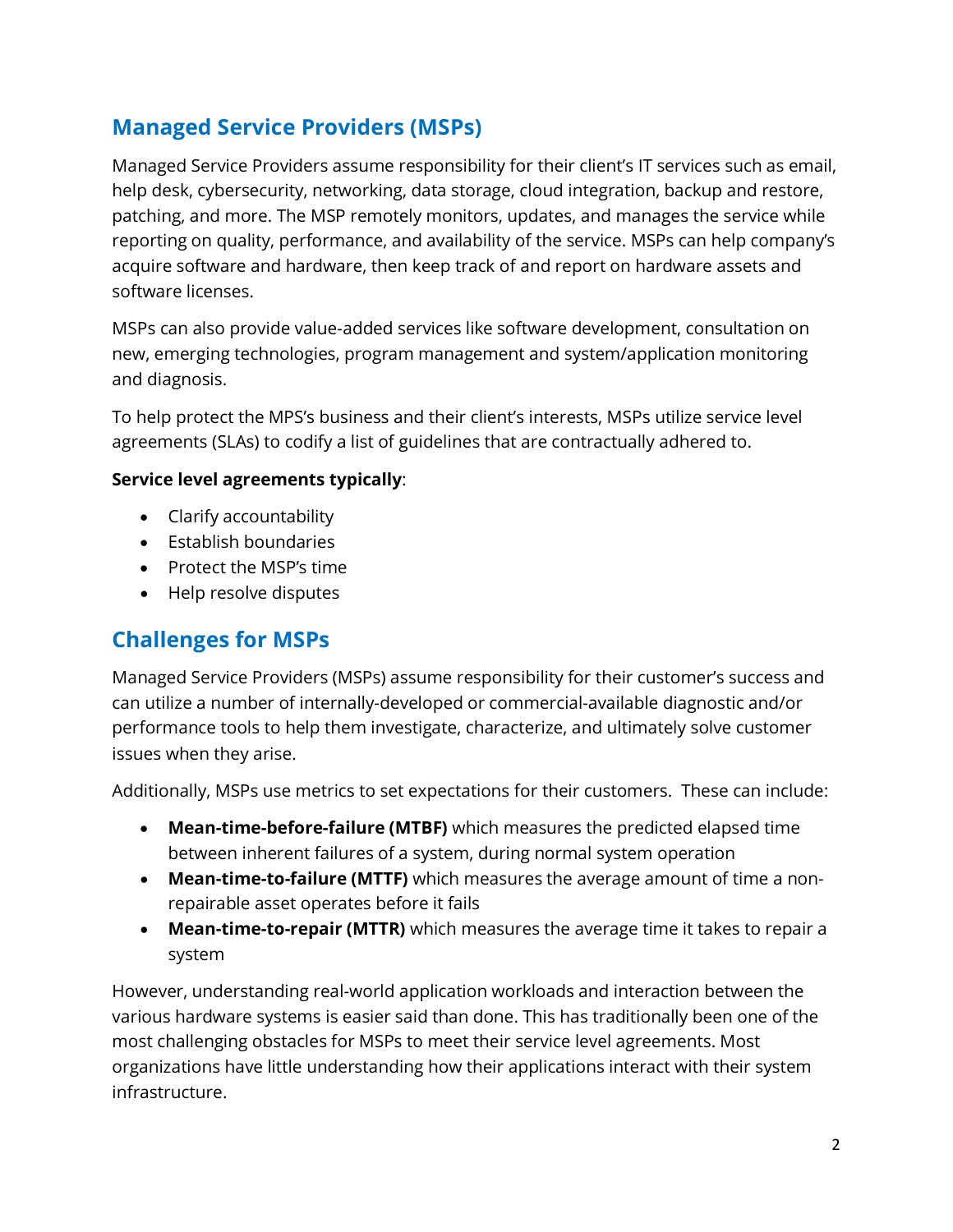MSPs face several challenges related to understanding their client's workloads, such as:

- Inability to proactively capture, visualize and analyze production application and/or I/O workload problems when they are occurring in real time
- The lack of a deep analytics tools to analyze, assess, and tune application performance to fix problems
- Limitations of diagnostic tools that "miss" specific and/or unique issues
- New flash-based SSD technology that behaves differently than mechanically based legacy HDDs

This invariably leads to MSPs **failure to meet the SLA** which makes them subject to a penalty and/or fine.

Teledyne LeCroy has worked closely with its Data Center customers to deliver deep capture, analytics and replay tools to identify, characterize and solve performance problems before systems are deployed.

These value-added software applications called Workload*Intelligence*™ can be the perfect addition to the Managed Service Providers tool bag, offering another avenue to help your customers when they have workload and/or system performance issues.

## **How Workload***Intelligence***™ can Benefit MSPs**

This suite of advanced software tools called Workload*Intelligence* are helping our data center customers resolve complex performance issues not easily addressed by analytics tools today.

Specifically developed for engineers, Workload*Intelligence* enables users to optimize their infrastructure and applications through the analysis of imported WorkloadIntelligence™ DataAgent deep workload traces and/or workload traces captured with standard methods such as Linux block layer I/O traces from data center backend servers.



#### **WorkloadIntelligence Applications**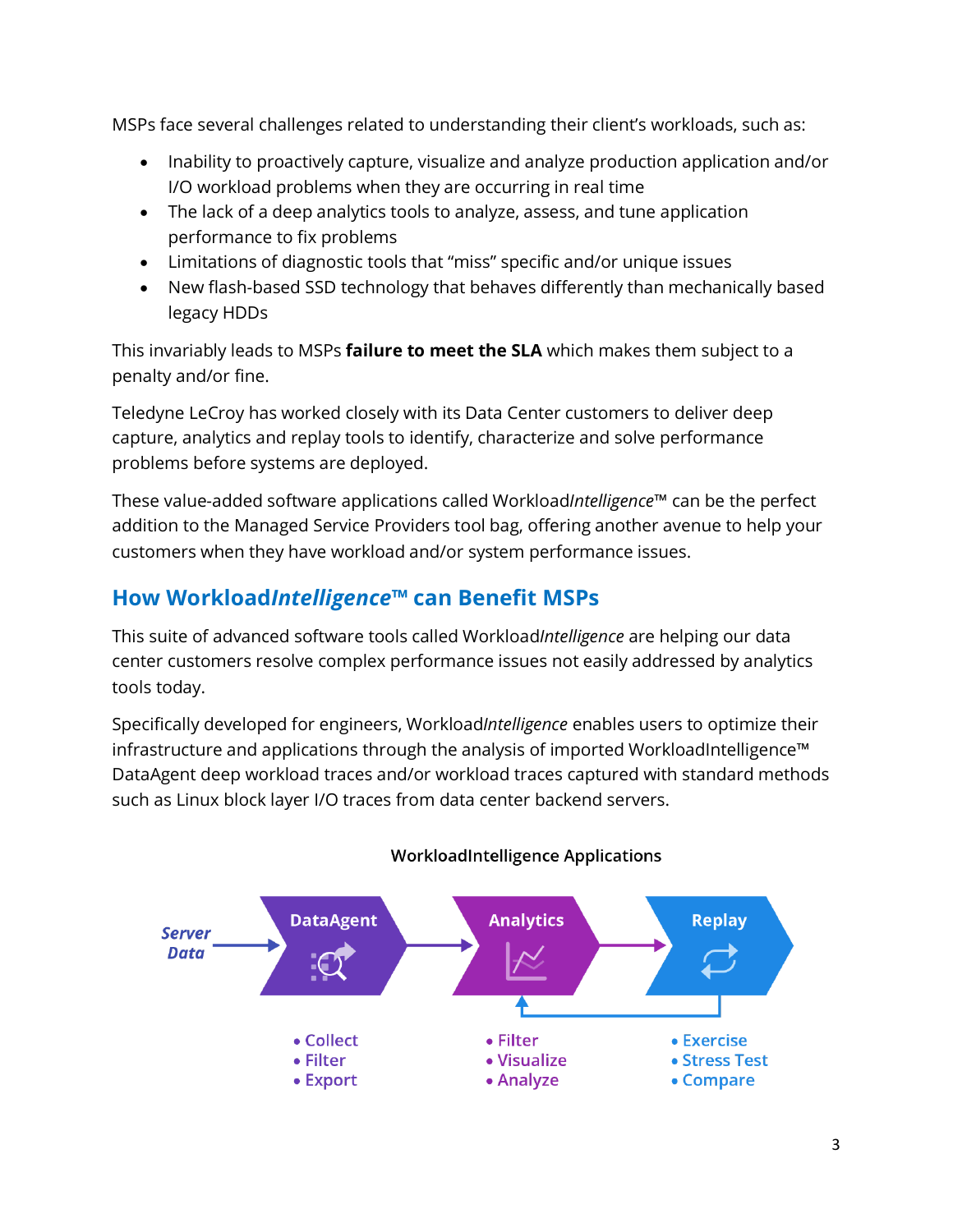With the WorkloadIntelligence™ Analytics application, users can review, analyze, and synchronize data from the application layer to the physical storage layer. The analytics tool makes it simple to create advanced performance charts with an extensive selection of parameters.

The three applications work in concert to solve some of the toughest challenges Data Center and Managed Service operators face daily. WorkloadIntelligence has been used successfully to:

- Find system and application latencies affecting performance.
- Detect database latencies affecting overall application performance
- Characterize current and future workload performance
- Identify rogue or unoptimized processes
- Ensure applications were utilizing and allocating CPU cores efficiently
- Tune the Application and Linux block layer to achieve better workload performance

## **Managed Service Provider Offering**

Teledyne LeCroy has created a project-based SaaS solution that bundles Workload*Intelligence* Analytics and DataAgent together to help your customers find hard-tofind problems with their applications and hardware systems.

Customers can utilize DataAgent triggering capability to capture trace data when the problem is occurring. The solution offers up to five licenses per end-user customer. Additional licenses can be provided for a fee.

The solution includes:

- Single Analytics Instance that is activated by Teledyne LeCroy when your issue is found with DataAgent
- The Analytics instance is available for one week; Monday-Friday during normal business hours
- The instance can be upgraded to multi-week project, or to a 24 hour by 7-day per week option
- Two (2) to four (4) hours product training is provided
- One (1) to two (2) hours of assistance is provided by our engineers to get the project started
- The licenses will be "timed-out" after usage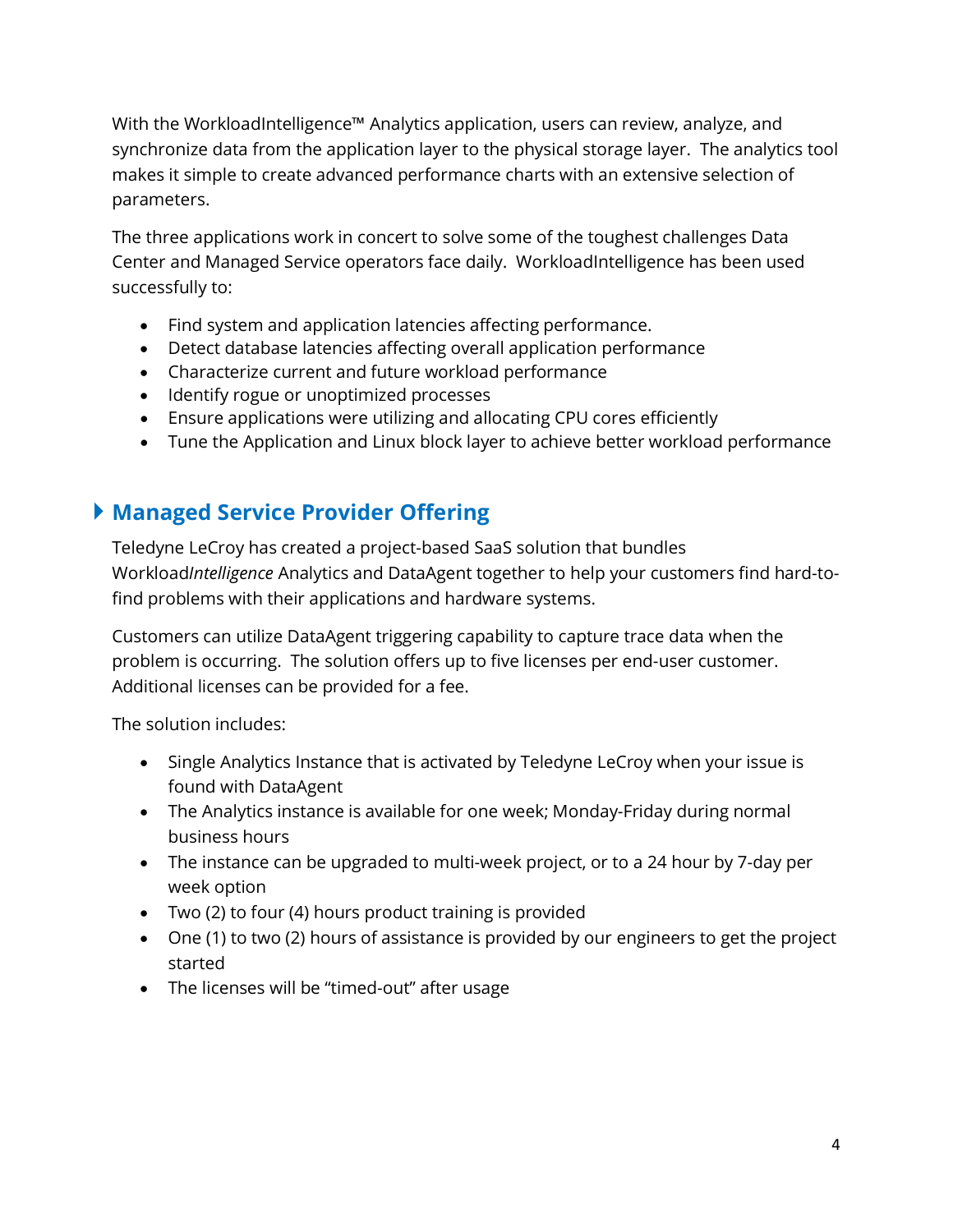## **Ordering Information**

| <b>Product Number</b> | <b>Product Description</b>                                                                                                                                                                                                                                                            |
|-----------------------|---------------------------------------------------------------------------------------------------------------------------------------------------------------------------------------------------------------------------------------------------------------------------------------|
| <b>OGT-WISAAS-PRJ</b> | WorkloadIntelligence Analytics SaaS Project Package<br>• 12x5 (Mon-Fri) / Single User / Single Project<br>Up to five (5) DataAgent's<br>Includes software support<br>$\bullet$<br>• 2-4 hours product training provided<br>• 1-2 hours assistance to start project from our engineers |

### **Summary**

WorkloadIntelligence™ provides Data Center customers deeper insight to identify, isolate, and understand exactly what is happening with application and storage workloads. These types of analytics and tools were not previously available.

With DataAgent's triggering capability MSPs can capture real-time issues that previously were hard, if not impossible, to capture. The data can easily be uploaded into Analytics which provides an MSP-friendly business model that lets your team use the tool as needed.

Teledyne LeCroy can also provide a method to "replay" the issue, which can be done by purchasing an optional replay system or using Teledyne LeCroy's Austin Lab services to validate the fixes before rolling them out to your customer.

#### **Workload***Intelligence* **has been used successfully to:**

- Find system and application latencies affecting performance
- Detect database latencies affecting overall application performance
- Characterize current and future workload performance
- Identify rogue or unoptimized processes
- Ensure applications were utilizing and allocating CPU cores efficiently
- Tune CEPH storage solutions especially when utilizing large, clustered configurations
- Tune the Application and Linux/Windows block layer to achieve better workload performance

For more information about OakGate Technology and Workload*Intelligence*™ Analytics, DataAgent and Replay, please visit our website at [www.teledynelecroy.com/oakgate](http://www.teledynelecroy.com/oakgate) or contact us at [marketing@oakgatetech.com](mailto:marketing@oakgatetech.com) or [sales@oakgatetech.com.](mailto:sales@oakgatetech.com)